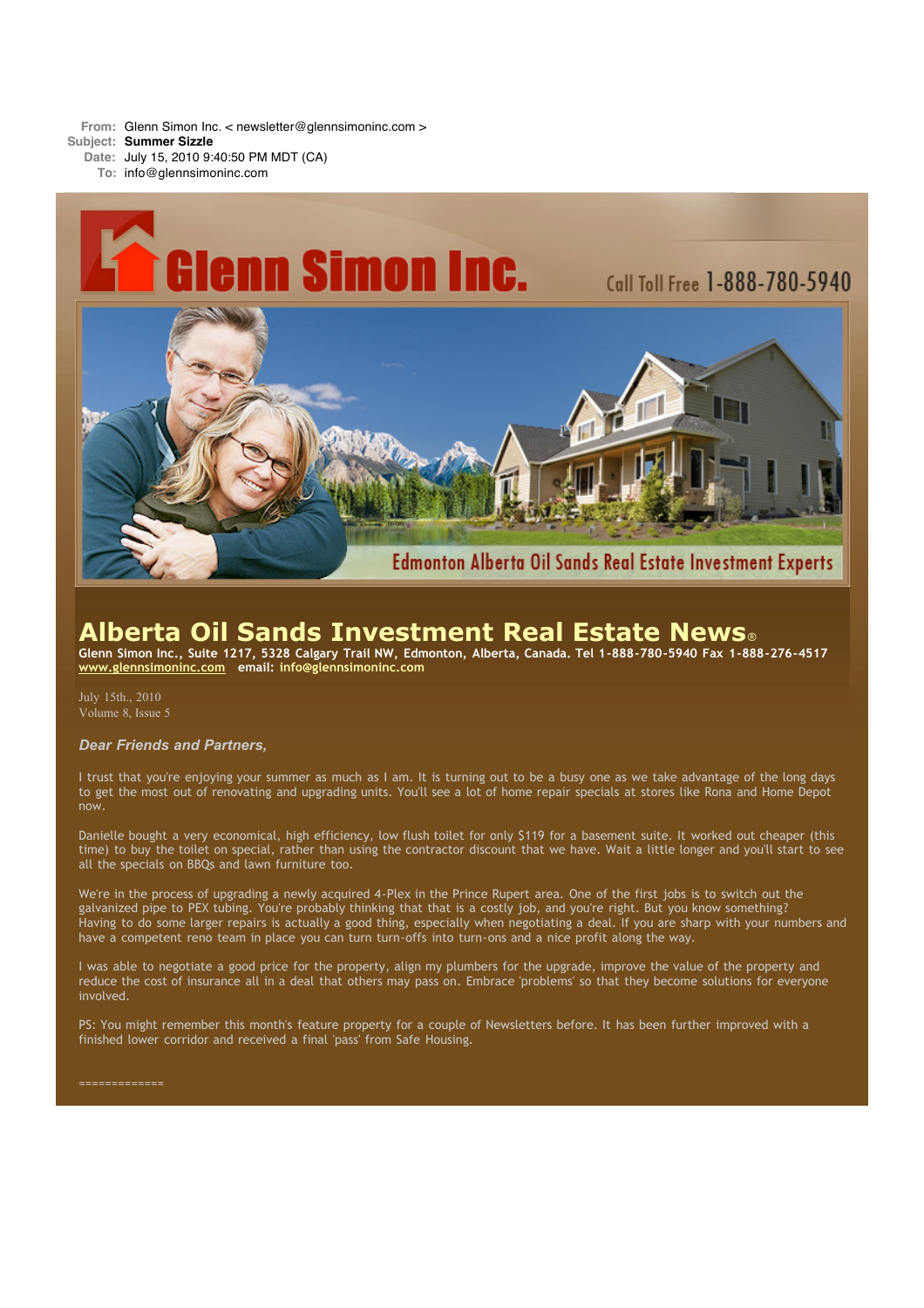

### **North Central Edmonton: Cashflowing Tri-Plex In The Mature Area of Prince Charles**

Turbo charge your portfolio. Stylish 6 bedroom 3 bath Tri-Plex. There is one 1100 sqft 3 bedroom upper suite featuring gleaming stained bamboo flooring and bay windows. Separate entry to the two lower suites leads down to an 800 sqft 2 bedroom with plenty of windows and hardwood. The other 700 sqft suite is fully furnished and very stylish. The suites are legal, conforming and have passed safe housing. There is individual laundry up, and shared down. There is also an oversized double detached garage generating extra revenue. These pictures show the detail and care that went into building this home.

Comes complete with great tenants making this a totally turn-key property for you. Convenient North Central area with easy access to LRT, Downtown and Ring Road. Excellent neighborhood that demands high resale value and rents. HUGE upside potential due to the great purchase price, strong economic fundamentals and the proximity of this home in relation to Edmonton's vibrant NW center.

Produces **[\\$210](http://www.glennsimoninc.com/featured_properties.php)** positive cash flow per month using an investor's mortgage plan - taking advantage of current low rates.

Poised for massive growth. These 3 suites rent for top dollar and have everything arranged, including financing structure and incredible tenants. Your investment includes: financial analysis, professional inspection, insurance, financing set-up, legal fees, basic accounting, reserve fund, CMA, bi-annual statements, strategic market planning to ensure successful entry and exit, plus much more!

## Purchase price: \$415K Total [Investment:](http://www.glennsimoninc.com/featured_properties.php) \$92.6K. Your Estimated 5 Year Profit \$51K. Your pre-tax Total ROI is 55% or 11% per **year + \$210 Cash Flow in Your Pocket Every Month**

"Get into action and realize secure, long-term profits"

Already producing a great RETURN. Visit **[HERE](http://www.glennsimoninc.com/upload/1275336291_tower.road.quikrpt.pdf)** for the full FEATURE sheet and call 1-888-780-5940 to get started.

===SPECIAL NOTICE: NO CASH, BUT GOOD CREDIT? CALL US TODAY TO LEARN HOW YOU CAN OWN INVESTMENT [PROPERTY===](http://www.myreinspace.com/forums/index.php?showtopic=15535)

-Please remember: All investments carry RISK. Be sure to seek your own independent legal advice-

#### ==============

#### **Money Talks Louder Than Critics' Noise**

By Gary Lamphier, Edmonton Journal July 8, 2010

"The dogs may bark, but the caravan moves on," an ancient Persian proverb states. Translation: Follow the money, not the noise.

By unveiling a \$1.5-billion deal Wednesday to acquire UTS Energy's 20-per-cent stake in the stalled Fort Hills oilsands project, Total SA has cast its vote.

It's following the growing river of cash that's flowing into Alberta's oilsands, not the noisy fulminations of oilsands critics. READ FULL [ARTICLE](http://www.edmontonjournal.com/business/Money+talks+louder+than+critics+noise/3250360/story.html#ixzz0tieiwCA3)

#### ===============

## **Continued Alberta Oil Sands Growth Seen**

Jul 12, 2010. By Guntis Moritis, Oil and Gas Journal

Forecasts are starting to indicate a rebound in activity for developing bitumen production from the oil sands in Alberta.

Alberta's Energy Resources Conservation Board in its June 2010 update forecasts bitumen production to reach 3.2 million b/d in 2019.1 This rate is an increase from its forecast last year that saw oil sands production increasing to 2.9 million b/d in 2018. Bitumen production from the oils sands in 2009 averaged 1.49 million b/d. GRAB THIS [STORY](http://www.ogj.com/index/article-display.articles.oil-gas-journal.volume-108.issue-25.technology.continued-alberta.html.html)